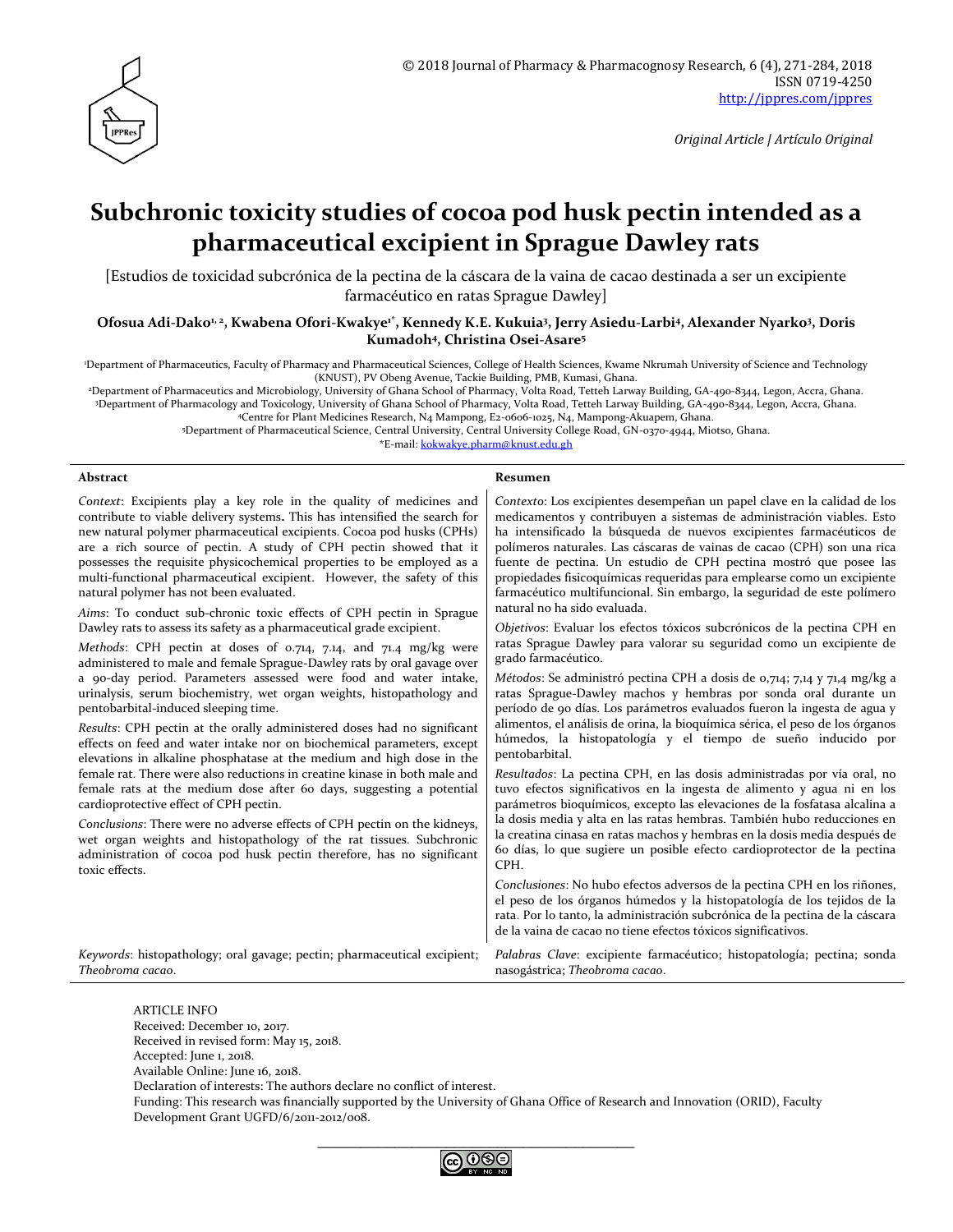#### **INTRODUCTION**

Effective treatment of disease can be realized from suitable pharmaceutical formulations derived from a combination of the active drug substance and essential additives/ excipients (Heer and Swami, 2013). The performance of these excipients is crucial as they optimize the therapeutic effect of the active drug ingredients. Consequently, excipients play a key role in the quality of medicines and contribute to viable delivery systems. Excipients need to be evaluated for their pharmaceutical quality and safety before use (Abdellah et al., 2015)**.** The traditional concept of the excipient as any component other than the active principles, has changed from an 'inert' and cheap vehicle to an essential constituent with multi-functional roles in formulation and drug delivery (Karolewicz, 2016).

Developments such as advances in drug delivery technologies, the growing unmet needs in pharmaceutical formulation, the need for compatible excipients with innovative active principles being developed, as well as patients' needs have intensified the search for novel pharmaceutical grade natural polymers (Hamman and Steenekamp, 2012). Some of the challenges in excipient research and development are the regulatory restrictions in the approval of new synthetic excipients. Research in natural polymers, suitable for use as excipients and their pharmaceutical applications has generated growing interest and attention in recent times. These natural polymers are economical, readily available, and amenable to modifications, biocompatible, biodegradable, renewable nature and have an ecofriendly profile (Ogaji, 2012).

Pectins are polysaccharides or polymers of natural origin. They contain linear chains of  $(1, 4)$ -linked α-d-galacturonic acid residues, with methyl esters of uronic acid. They are useful as emulsifiers, stabilizers, thickeners, and gelling agents in the food industry (Chan and Choo 2013). Pectin has been extensively studied as a functional excipient in pharmaceutical formulation for oral and controlled drug delivery (Sriamornsak, 2011). There are some pharmaceutical excipients originating from the food industry, which are generally regarded as safe (GRAS). However, there are concerns about excipients, regarded as food additives with preservative action,

which are associated with hepatotoxicity (Helal et al., 2017), nephrotoxicity (Al-Gayyar et al., 2016) and pulmonary toxicity (Pilcer and Amighi, 2010). Previous reports of excipients associated with cardiotoxicity and damage to major organs have been observed (Souza et al., 2014). Hence, the structure and function of an organ could be a toxicological target following exposure to certain excipients. For example, the cardiovascular, respiratory, renal and hepatic systems are most susceptible to toxic injury. Factors influencing the response of an organ to a toxicant include the disposition of the toxicant in the body e.g. physicochemical properties, metabolic fate and metabolites of the substance and the ability of the organ involved to repair itself after the induced damage (Hock, 2013). Pharmaceutical excipients are to be subjected to the same toxicological evaluations as required for active drug substances. This in principle should be applicable to excipients including food additives, even though they are incorporated into formulations at low concentrations (Abdellah et al., 2015). It is therefore necessary to evaluate the safety profile of promising excipients that are under development (Baldrick, 2010).

Cocoa pod husk pectin is extracted from the waste generated after the recovery of cocoa beans from the cocoa (*Theobroma cacao* L., family *Sterculiaceae*) fruit in the form of cocoa pod shells or cocoa pod husks (Chan and Choo, 2013). The cocoa pod husks, which constitute about 52-76% of the cocoa fruit are considered as waste, an environmental menace and are largely unexploited, but is a rich source of pectin (Vriesmann et al., 2011).

Previous studies indicate that CPH pectin has an ash value of 1.0%, a moisture content of 0.19  $\pm$ 0.06%, swelling index of  $357.3 \pm 4.6$ ,  $274.7 \pm 4.6$  and  $360.0 \pm 0.0$  in 0.1 M HCl, phosphate buffer pH 6.8 and distilled water, respectively. The degree of esterification of  $26.8 \pm 2.5\%$  was indicative of a low methoxyl pectin. Morphological characteristics on examination showed irregular shapes, non-uniform sizes and rough surfaces. This was indicative of the ability of CPH pectin to entrap drug particles in the pores resulting in modified, retarded or sustained drug release (Adi-Dako et al. 2016). A study by Yapo and Koffi (2013) indicated that CPH pectin has an intrinsic viscosity of 162-304 mL/g and an average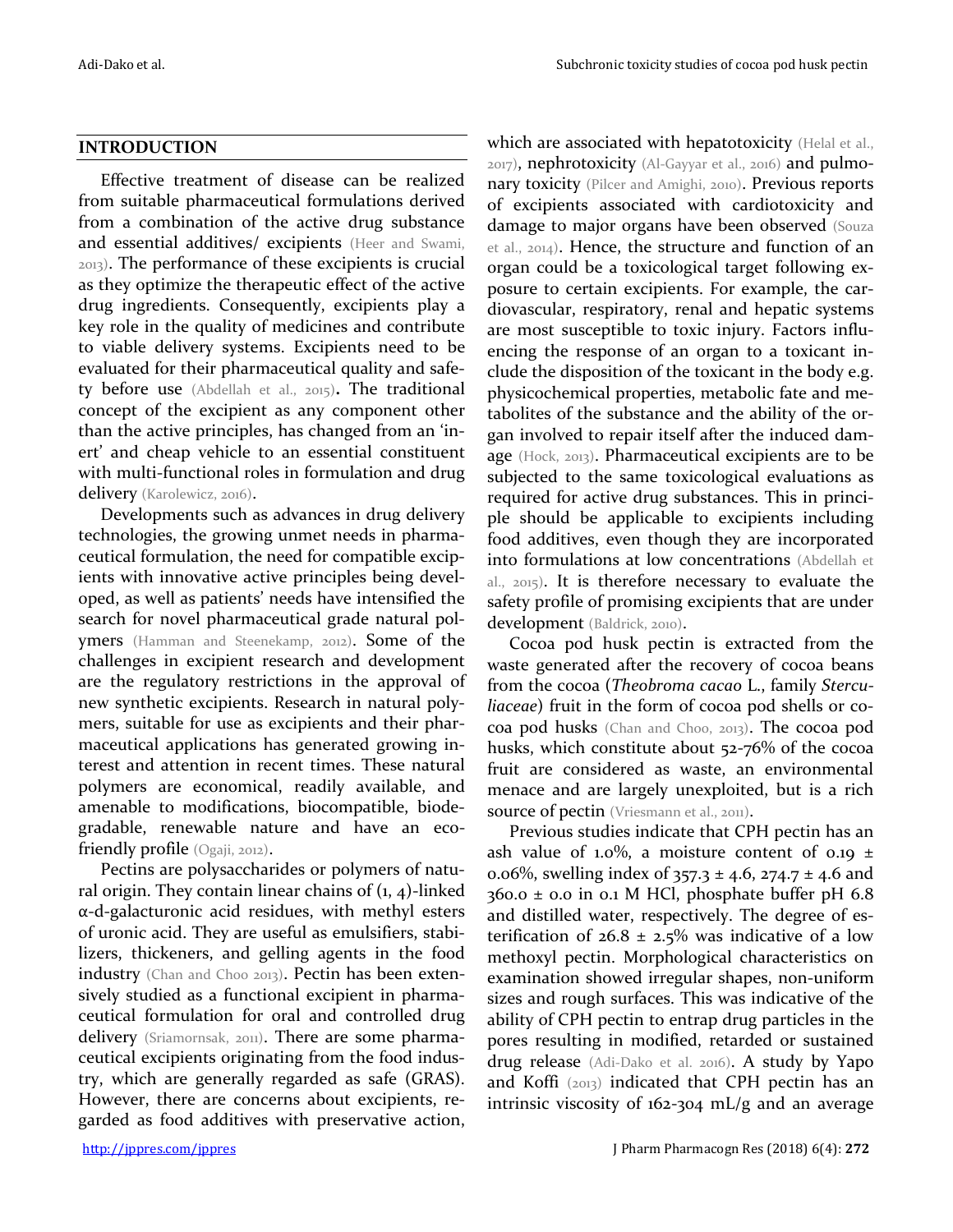molecular weight of 43-82 kDa under the specified experimental conditions.

CPH pectin has been shown to have the requisite physicochemical properties for use as a pharmaceutical excipient, nutraceutical agent and antibacterial preservative in the pharmaceutical, food and allied industries (Adi-Dako et al., 2016). However less is known about its safety in long term administration. This study seeks to evaluate the toxicity profile of CPH pectin, intended to be a pharmaceutical excipient, in pharmaceutical formulations in the treatment of diseases requiring long term continuous administration, in Sprague Dawley rats.

## **MATERIAL AND METHODS**

## **Materials**

Pentobarbital (Sigma Aldrich, U.S.A), Elitech Clinical Systems Test kits (France): albumin, total protein, aspartate aminotransferase (AST), alkaline phosphatase (ALP), alanine aminotransferase (ALT), creatine kinase (CKMB), creatinine and urea. CPH pectin (moisture content: 0.19%; ash value: 1%; degree of esterification: 26.8%) extracted from minced fresh cocoa pod husks by hot aqueous extraction and freeze dried at 0-120 mBar and -41°C (Labconco, USA) as previously reported (Vriesmann et al., 2011; Adi-Dako et al., 2016) was used for the study.

# **Animal husbandry and maintenance**

Healthy male and female Sprague Dawley rats (SDRs), approximately six weeks old were obtained from the Animal House of the Centre for Plant Medicine Research (CPMR), Mampong-Akuapem in the Eastern Region of Ghana. The animals were housed in stainless steel wire mesh cages with soft wood shavings and with feed from Agricare Co. Ltd., Accra, Ghana. The animals were supplied with water *ad libitum*. The proposal was granted approval (CPM/A95/SF145) by the CPMR Committee for Animal Care and Use. The study was conducted in accordance with CPMR guidelines as well as the National Institute of Health Guidelines for the Care and Use of Laboratory Animals (CNR, 2010).

# *Animal grouping and treatment*

The study protocol was carried out according to the OECD guidelines, as described by Afiriyie et al. (2013), and Amoateng et al. (2016). Twenty-four male SD rats were grouped into four experimental groups of six animals each. This was repeated for twentyfour female SD rats, with four experimental groups of six animals each. It was ensured that the female rats were nulliparous and non-pregnant. The control (Group A) was administered distilled water orally at 2 mL/200 g/ daily. Moreover, the study was conducted based on an earlier report, by Adi-Dako et al. (2017), indicative of the optimal quantity of CPH pectin capable of eliciting the desired modified release profile for treatment of disease.

The second set of test animals (Group B) was given 0.714 mg/kg, the third set (Group C) was given 7.14 mg/kg, and the last set (Group D) was given 71.4 mg/kg of CPH pectin, at a dose volume of 2 mL/200 g, by oral gavage, respectively. All the animals received treatment for the 90-day period. The animals were observed daily for any clinical signs of toxicity, or abnormality (Afriyie et al., 2013; Amoateng et al., 2016; Adi-Dako et al., 2017).

# *Food and water intake*

Measurement of food and water intake were performed by placing animals in each experimental group in metabolic cages at the start of treatment. The amount of food and water was calculated and supplied. The remaining was measured the next day to determine the differences, which indicated their daily intake.

# **Urinalysis**

Urinalysis was performed on fresh urine sample collected from each animal on days 30, 60 and 90, respectively and urine volume determined.

Urinalysis for glucose, bilirubin, ketone bodies, specific gravity, pH, proteins, uribilinogen, nitrite and leucocytes in the urine were determined using standard procedures with a commercial kit, URIT 10V reagent strips (Urit Medical Ltd, China) (Afriyie et al., 2013).

# **Serum biochemistry**

Blood samples were collected from the tail vein into gel separator tubes and were centrifuged at 3000 rpm for ten minutes after which the resulting serum was then stored at -20 $\rm ^{0}C$  and used for analy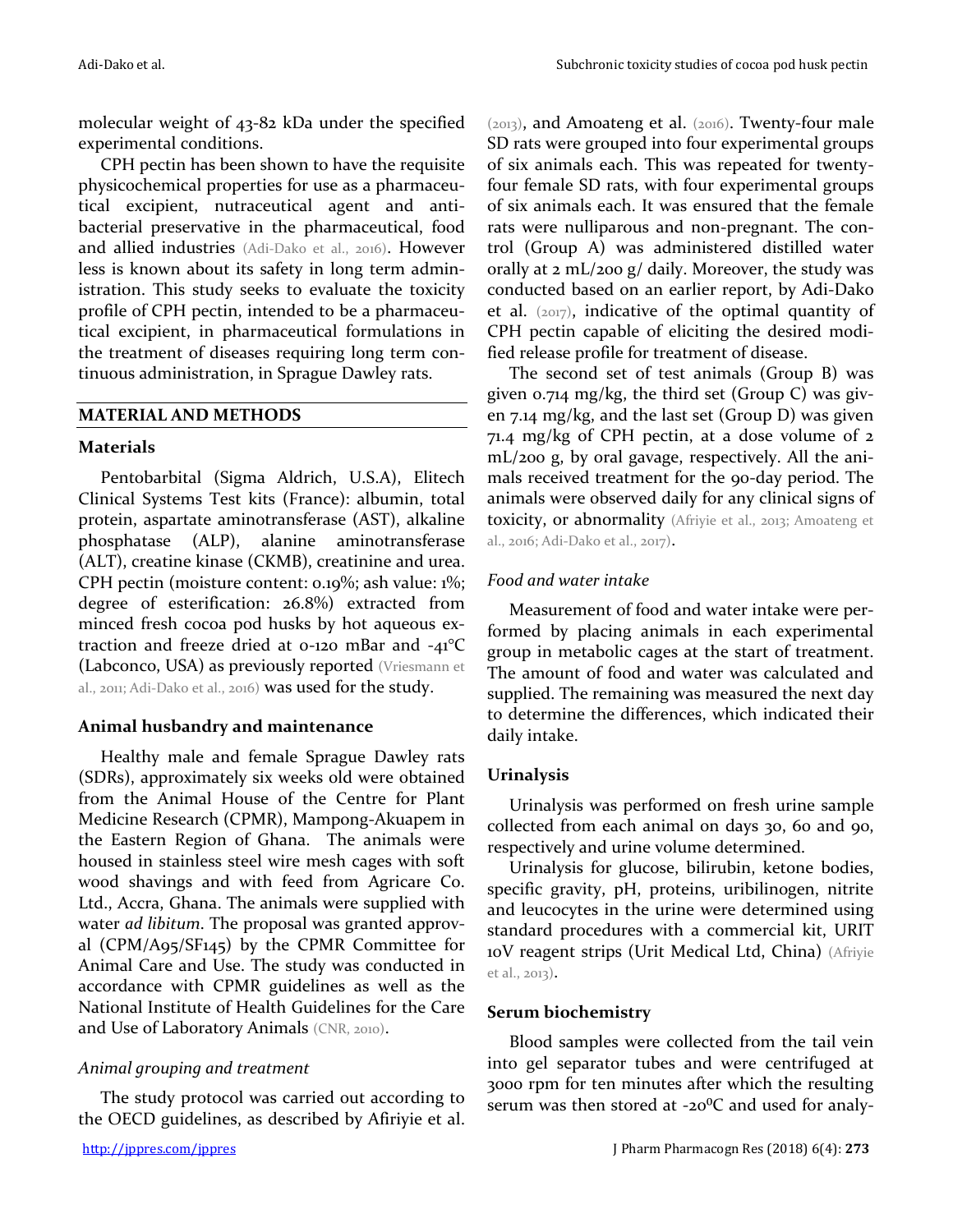sis the next day. The analysis involved the AST, ALT, ALP, CKMB, total protein, albumin, creatinine, and urea determination with a Microtech 3000 analyzer, (Vital Scientific, Netherlands). This

was done for day 0, and every 30 days over the 90 day period. The analysis was conducted in accordance with an earlier study with slight modification in the scheduled of timing for analysis (Liu et al., 2017).

## **Gross pathology**

At the end of the study period, the rats were euthanized and immediately autopsied. All visible tissues and organs were macroscopically examined, harvested and stored in 10% formalin. Gross necropsy and post mortem examinations were conducted.

## **Wet organ weights**

The wet organ weights relative to the body weights were determined for the heart, liver, lungs, spleen and kidneys at the end of the experimental period.

#### **Histopathology**

Tissues from the heart, liver, lung, and kidney were obtained earlier and preserved in 10% formalin. They were routinely processed, embedded in paraffin and sectioned with a Leica rotary microtome at 3-5 um. After this the sections were stained with haematoxylin-eosin for the microscopic examination (Poole and Leslie, 2009).

#### **Pentobarbital-induced sleeping time**

Intraperitoneal injections of pentobarbital were administered at 40 mg/kg body weight, in the lower half of the abdomen of the rats. The onset and duration of sleep was timed by the disappearance and return of the "righting reflex". This is the ability of the animal to turn spontaneously to the "on quarters" position when placed on its back. The sleep time in minutes was determined and analyzed (Quaye et al., 2017).

## **Statistical analysis**

Statistical analysis of the data was done using GraphPad prism version 5.03. The results obtained were expressed as mean  $\pm$  standard error of mean (SEM), n=6. Significant differences between dose groups and controls were evaluated by performing a two-way ANOVA and a one-way ANOVA where necessary. If the test showed significant differences, the Bonferroni or Dunnett's *post hoc* analysis was performed, respectively. P values less than 0.05 were considered as significant values.

## **RESULTS**

There was no mortality associated with the study. Table 1 shows the feed intake pattern of Sprague Dawley rats throughout the 90 Day study period. Feed intake was unaffected by administration of CPH pectin (p>0.05). Table 2 shows the water intake of male and female SDRs, which were unaffected by administration of CPH pectin with no remarkable changes (p>0.05).

Table 3 shows the results of the effect of CPH pectin administration on biochemical parameters at termination (day 90). Biochemical parameters were unaltered (p>0.05), except for the ALP values in the female rats on day 30, at the medium and high doses. Values obtained indicated an isolated significant increment in ALP activity after day 30 for the female rats (Table 4). All other ALP values, for both male and female rats, at all dose levels were unaffected (Table 3). Urea levels showed marginal changes except for the female rats that received the high dose CPH pectin, which showed an isolated increase in urea  $(p<0.05)$ . All other parameters evaluated showed similar results. Table 5 shows the results of the effect of CPH pectin on the clinical chemistry on days 30-90 of serum CKMB activity. An evaluation of CKMB activity showed a general reduction of CKMB levels ( $p<0.05$ ) as compared to the control male and female rats (Table 5). In addition, there were remarkable reductions associated with the medium and high dose groups for both male and female rats after day 60.

Table 6 shows the results of urinalysis conducted at termination of treatment (day 90). Urinalysis parameters remained unaltered throughout the 90day study (p>0.05). There were no traces of leucocytes, urobilinogen, bilirubin, blood, nitrite, glucose and ketones in the urine of both male and female rats. Table 7 shows the percentage organ weight to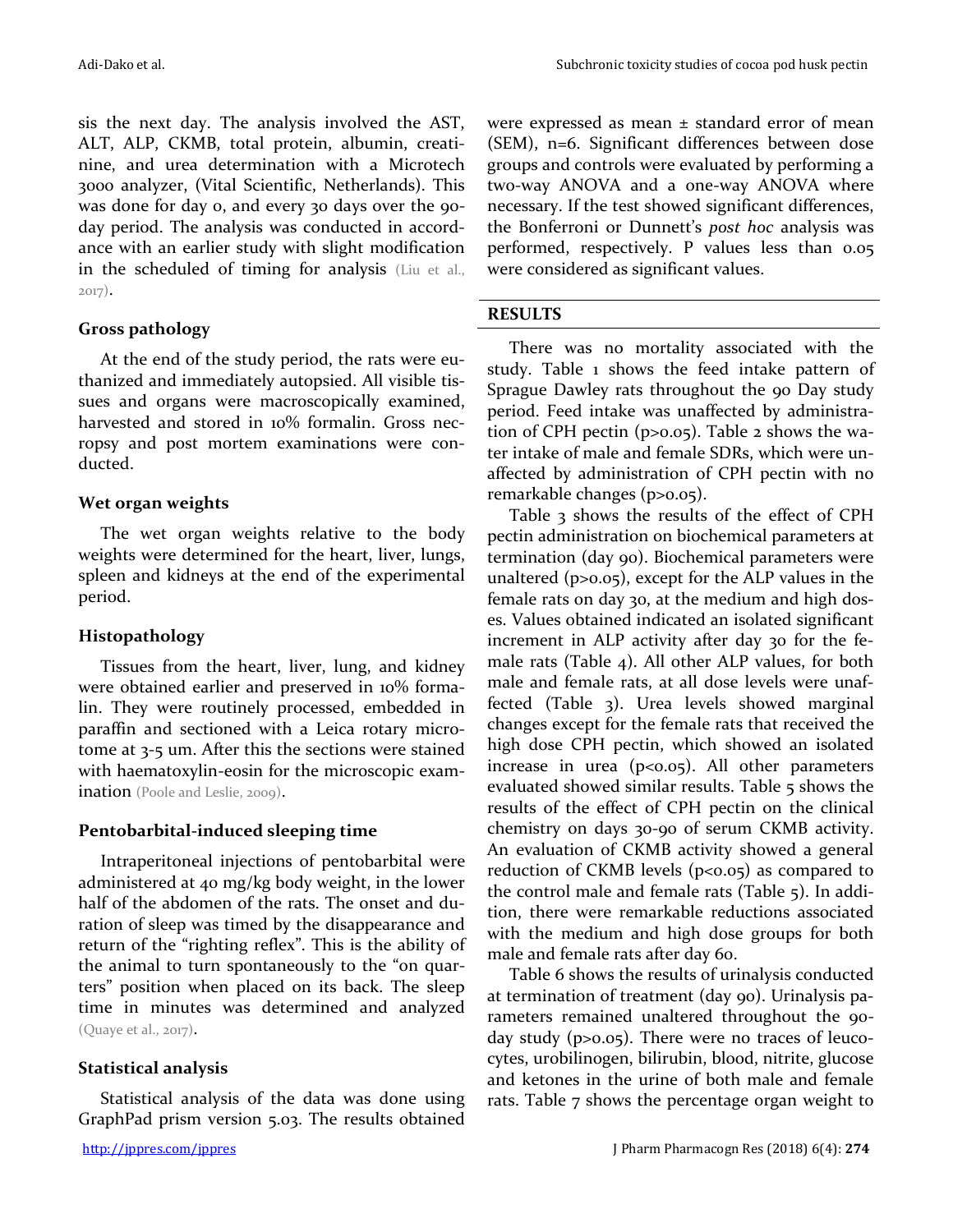body weight ratio for rats at termination of treatment (day 90). The wet organ weight relative to body weight showed no remarkable changes during the 90-day administration of CPH pectin (p>0.05) except for the female rats that received high dose CPH pectin  $(71.4 \text{ mg/kg})$   $(p<0.05)$ .

| Week                    | Control          | CPH pectin (mg/kg) |                  |                  |  |  |
|-------------------------|------------------|--------------------|------------------|------------------|--|--|
|                         |                  | 0.714              | 7.14             | 71.4             |  |  |
| $\mathbf{o}$            |                  |                    |                  |                  |  |  |
| M                       | $11.00 \pm 1.46$ | $12.83 \pm 1.08$   | $13.00 \pm 1.93$ | $14.00 \pm 1.00$ |  |  |
| F                       | $8.33 \pm 0.62$  | $7.83 \pm 0.54$    | $6.83 \pm 0.48$  | $6.83 \pm 0.91$  |  |  |
| $\overline{\mathbf{4}}$ |                  |                    |                  |                  |  |  |
| M                       | $13.33 \pm 0.62$ | $13.33 \pm 0.67$   | $14.67 \pm 0.62$ | $14.00 \pm 0.26$ |  |  |
| F                       | $13.00 \pm 0.23$ | $12.50 \pm 0.99$   | $10.33 \pm 0.67$ | $12.00 \pm 0.52$ |  |  |
| 8                       |                  |                    |                  |                  |  |  |
| M                       | $13.50 \pm 0.50$ | $12.17 \pm 0.79$   | $11.67 \pm 0.94$ | $13.00 \pm 0.93$ |  |  |
| F                       | $12.83 \pm 0.40$ | $11.5 \pm 0.67$    | $10.00 \pm 0.37$ | $11.67 \pm 0.62$ |  |  |
| 13                      |                  |                    |                  |                  |  |  |
| M                       | $12.33 \pm 0.33$ | $13.50 \pm 0.92$   | $12.67 \pm 0.88$ | $14.83 \pm 0.79$ |  |  |
| F                       | $13.33 \pm 0.88$ | $10.67 \pm 0.33$   | $11.50 \pm 0.34$ | $11.17 \pm 0.60$ |  |  |

Table 1. Feed intake pattern of Sprague Dawley rats throughout the 90-day study period.

Data are presented as mean ± SEM. No significant differences were observed between groups, Bonferroni test, p > 0.05 (n=6).M: Male; F: Female; CPH: Cocoa pod husks.

| Week                      | Control          | CPH pectin (mg/kg) |                  |                  |  |
|---------------------------|------------------|--------------------|------------------|------------------|--|
|                           |                  | 0.714              | 7.14             | 71.4             |  |
| $\mathbf{o}$              |                  |                    |                  |                  |  |
| M                         | $14.17 \pm 1.38$ | $14.50 \pm 1.34$   | $15.17 \pm 1.68$ | $17.00 \pm 1.37$ |  |
| $\boldsymbol{\mathrm{F}}$ | $18.67 \pm 1.67$ | $14.83 \pm 1.80$   | $17.33 \pm 1.76$ | $17.33 \pm 2.04$ |  |
| $\overline{\mathbf{4}}$   |                  |                    |                  |                  |  |
| M                         | $17.00 \pm 0.63$ | $15.83 \pm 0.48$   | $17.83 \pm 3.46$ | $14.50 \pm 0.34$ |  |
| $\overline{F}$            | $21.17 \pm 3.67$ | $18.17 \pm 3.27$   | $14.33 \pm 1.33$ | $17.33 \pm 1.15$ |  |
| 8                         |                  |                    |                  |                  |  |
| M                         | $19.17 \pm 0.91$ | $17.83 \pm 1.56$   | $22.17 \pm 5.11$ | $17.83 \pm 2.14$ |  |
| $\overline{F}$            | $18.20 \pm 2.01$ | $16.00 \pm 1.13$   | $12.50 \pm 0.92$ | $16.33 \pm 2.32$ |  |
| 13                        |                  |                    |                  |                  |  |
| M                         | $19.50 \pm 1.65$ | $20.17 \pm 2.81$   | $27.83 \pm 7.60$ | $21.17 \pm 2.02$ |  |
| $\rm F$                   | $25.00 \pm 4.73$ | $17.00 \pm 2.11$   | $14.67 \pm 0.56$ | $16.50 \pm 2.53$ |  |

**Table 2.** Water intake of Sprague Dawley rats throughout the 90-day study period.

Data are presented as mean ± SEM. No significant differences were observed between groups, Bonferroni test, p > 0.05 (n=6). M: Male; F: Female; CPH: Cocoa pod husks.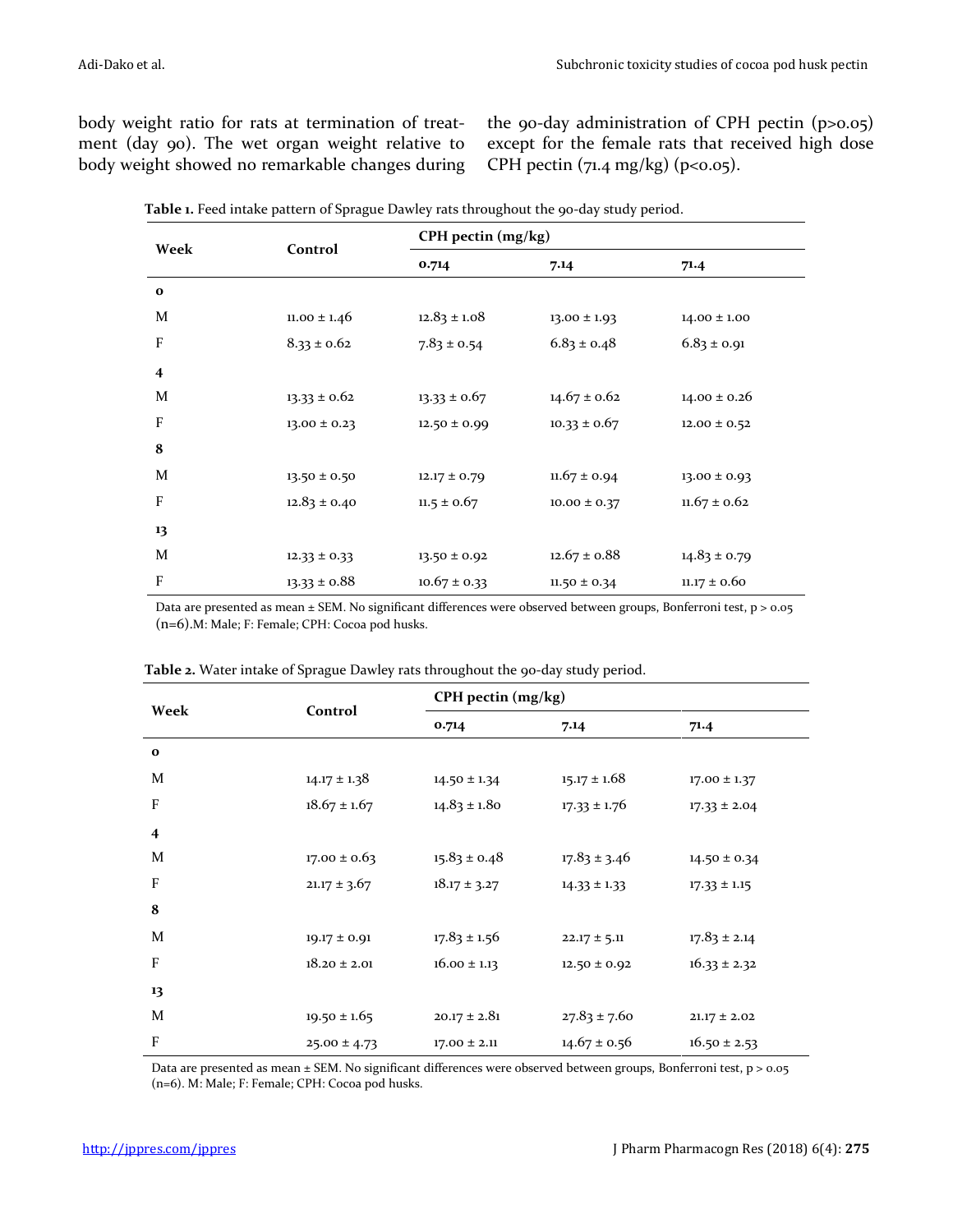|                              | Control              | CPH pectin (mg/kg)                     |                     |                    |  |
|------------------------------|----------------------|----------------------------------------|---------------------|--------------------|--|
| <b>Biochemical parameter</b> |                      | 0.714                                  | 7.14                | 71.4               |  |
| Albumin (g/L)                |                      |                                        |                     |                    |  |
| M                            | $28.60 \pm 0.84$     | $29.28 \pm 0.67$                       | $28.37 \pm 1.11$    | $27.59 \pm 1.14$   |  |
| $\mathbf{F}$                 | $36.24 \pm 3.60$     | $38.66 \pm 3.86$                       | $37.23 \pm 3.39$    | $37.90 \pm 3.90$   |  |
| ALP(U/L)                     |                      |                                        |                     |                    |  |
| M                            | $522.83 \pm 54.61$   | $448.17 \pm 44.57$                     | $412.00 \pm 37.40$  | $402.33 \pm 30.27$ |  |
| F                            | $312.00 \pm 21.84$   | $286.00 \pm 24.55$                     | $262.83 \pm 59.18$  | $264.33 \pm 29.46$ |  |
| ALT (U/L)                    |                      |                                        |                     |                    |  |
| M                            | $71.50 \pm 4.14$     | $65.5 \pm 2.79$                        | $69.33 \pm 6.02$    | $65.17 \pm 4.57$   |  |
| $\boldsymbol{\mathrm{F}}$    | $64.00 \pm 2.45$     | $51.50 \pm 2.62$                       | $49.00 \pm 1.71$    | $50.67 \pm 3.55$   |  |
| AST (U/L)                    |                      |                                        |                     |                    |  |
| $\mathbf M$                  | $170.87 \pm 14.51$   | $165.45 \pm 9.61$                      | $167.38 \pm 13.24$  | $181.2 \pm 24.40$  |  |
| $\boldsymbol{\mathrm{F}}$    | $150.52 \pm 6.21$    | $134.48 \pm 10.61$                     | $149.13 \pm 9.75$   | $127.22 \pm 5.09$  |  |
| Creatinine (µmol/L)          |                      |                                        |                     |                    |  |
| F                            | $45.87 \pm 2.75$     | $41.1 \pm 2.28$                        | $44.33 \pm 3.92$    | $43.00 \pm 2.52$   |  |
| $\mathbf M$                  | $54.52 \pm 4.85$     | $45.42 \pm 3.88$                       | $53.91 \pm 3.83$    | $53.96 \pm 0.47$   |  |
| Urea $(mmol/L)$              |                      |                                        |                     |                    |  |
| $\mathbf M$                  | $4.83 \pm 0.25$      | $4.83 \pm 0.18$                        | $5.07 \pm 0.38$     | $5.67 \pm 0.27$    |  |
| F                            | $8.37 \pm 0.52$      | $7.08 \pm 0.40$                        | $7.25 \pm 0.32$     | $9.92 \pm 0.30^*$  |  |
| Total protein (g/L)          |                      |                                        |                     |                    |  |
| M                            | $55.32 \pm 4.63$     | $59.65 \pm 3.47$                       | $62.45 \pm 5.72$    | $62.12 \pm 1.93$   |  |
| $\boldsymbol{\mathrm{F}}$    | $92.80 \pm 7.05$     | $103.93 \pm 6.79$<br>$113.52 \pm 4.73$ |                     | $118.20\pm12.60$   |  |
| $CKMB$ (U/L)                 |                      |                                        |                     |                    |  |
| $\mathbf M$                  | $1086.70 \pm 183.70$ | $1031.20 \pm 103.40$                   | $974.20 \pm 169.30$ | 712.00 ± 120.90    |  |
| F                            | $576.00 \pm 64.03$   | $528.70 \pm 73.20$                     | $487.30 \pm 43.30$  | $471.00 \pm 25.20$ |  |

**Table 3.** Results showing the effect of CPH pectin on biochemical parameters at termination of treatment (day 90).

Data are presented as mean ± SEM. \*p < 0.05 significant differences were observed between groups respect to the control group, Bonferroni test, (n=6). M: Male; F: Female; CPH: Cocoa pod husks; AST: aspartate aminotransferase; ALT: alanine aminotransferase; ALP: alkaline phosphatase; CKMB: creatine kinase myocardial B fraction.

**Table 4**. Clinical chemistry evaluation on days 30-90 of serum alkaline phosphatase (ALP) activity for female rats.

| Day | Control            | $CPH$ pectin $(mg/kg)$ |                      |                      |  |  |
|-----|--------------------|------------------------|----------------------|----------------------|--|--|
|     |                    | 0.714                  | 7.14                 | 71.4                 |  |  |
| 30  | $378.17 \pm 19.92$ | $275.50 \pm 41.37$     | $620.17 \pm 40.32^*$ | $620.83 \pm 63.00^*$ |  |  |
| 60  | $460.83 \pm 54.24$ | $427.33 \pm 68.32$     | $430.67 \pm 31.69$   | $453.33 \pm 64.06$   |  |  |
| 90  | $312.00 \pm 21.84$ | $286.00 \pm 24.55$     | $262.83 \pm 59.18$   | $264.33 \pm 29.45$   |  |  |

Data are presented as mean ± SEM. \*p < 0.05 significant differences were observed between groups respect to the control group, Bonferroni test, (n=6). M: Male; F: Female; CPH: Cocoa pod husks.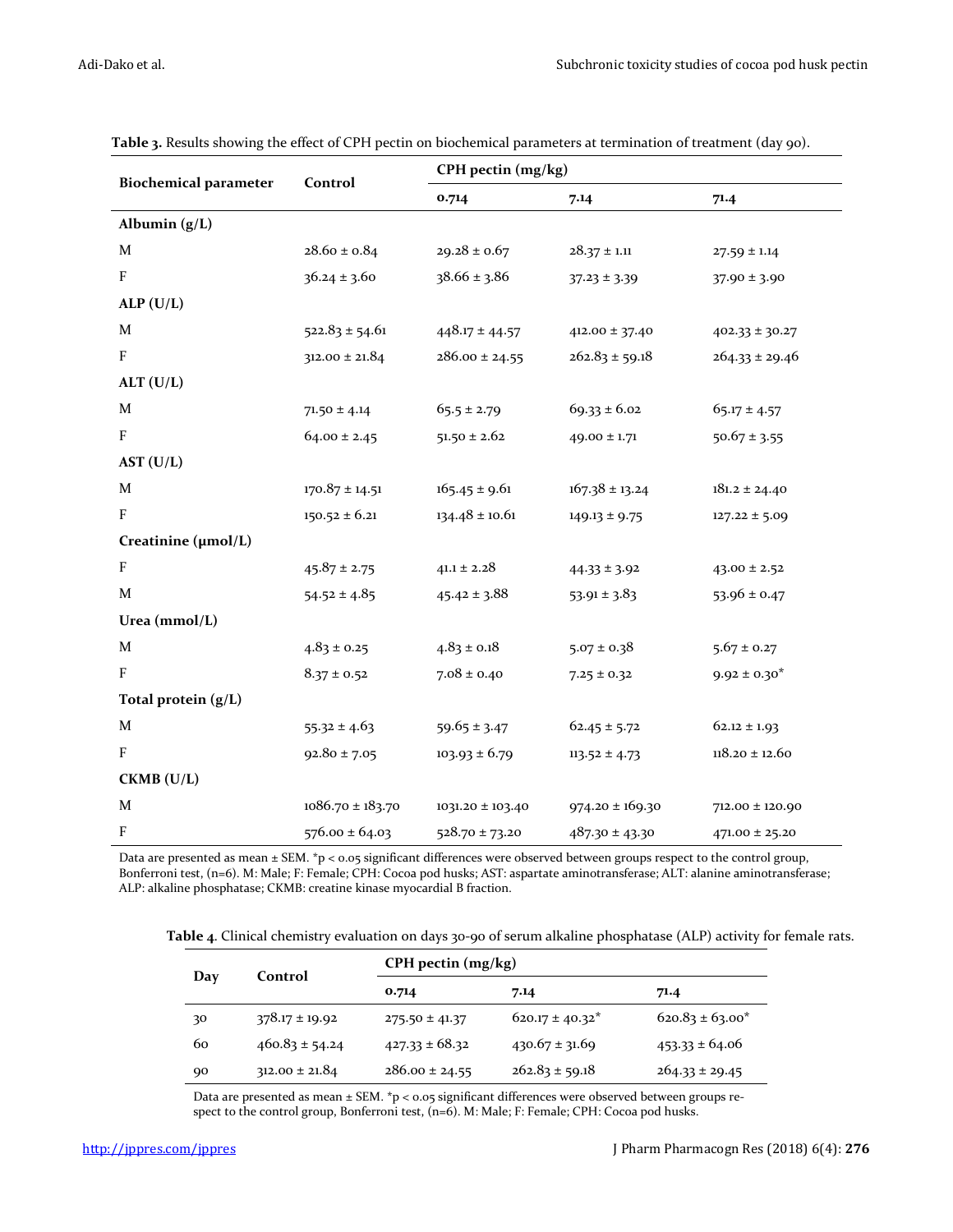| Day | Control              | CPH pectin (mg/kg)   |                       |                                 |  |  |
|-----|----------------------|----------------------|-----------------------|---------------------------------|--|--|
|     |                      | 0.714                | 7.14                  | 71.4                            |  |  |
| 30  |                      |                      |                       |                                 |  |  |
| M   | $1956.00 \pm 229.18$ | $1624.17 \pm 198.95$ | $1821.33 \pm 98.14$   | $1607.67 \pm 98.14$             |  |  |
| F   | $659.17 \pm 112.11$  | $536.50 \pm 59.28$   | $486.33 \pm 84.23$    | $473.67 \pm 59.63$              |  |  |
| 60  |                      |                      |                       |                                 |  |  |
| M   | $1532.83 \pm 160.42$ | $1075.67 \pm 104.44$ | $891.83 \pm 158.90^*$ | $855.83 \pm 127.96^*$           |  |  |
| F   | $922.00 \pm 68.73$   | $719.67 \pm 62.75$   | $531.50 \pm 78.08^*$  | $590.67 \pm 54.97$ <sup>*</sup> |  |  |
| 90  |                      |                      |                       |                                 |  |  |
| M   | $1086.67 \pm 183.67$ | $1031.17 \pm 103.42$ | $974.17 \pm 169.28$   | $712.0 \pm 120.90$              |  |  |
| F   | $576.00 \pm 64.07$   | $528.67 \pm 73.16$   | $487.33 \pm 43.31$    | $471.33 \pm 25.17$              |  |  |

**Table 5.** Clinical chemistry results on days 30-90 serum creatine kinase myocardial B fraction (CKMB) activity.

Data are presented as mean ± SEM. \*p < 0.05 significant differences were observed between groups respect to the control group, Bonferroni test, (n=6). M: Male; F: Female; CPH: Cocoa pod husks.

| Parameter    | Control           | CPH pectin (mg/kg) |                   |                   |  |  |
|--------------|-------------------|--------------------|-------------------|-------------------|--|--|
|              |                   | 0.714              | 7.14              | 71.4              |  |  |
| pH           |                   |                    |                   |                   |  |  |
| M            | $6.167 \pm 0.17$  | $6.17 \pm 0.28$    | $6.17 \pm 0.28$   | $6.17 \pm 0.17$   |  |  |
| F            | $6.250 \pm 0.17$  | $6.42 \pm 0.20$    | $6.00 \pm 0.00$   | $6.67 \pm 0.21$   |  |  |
| Sp gravity   |                   |                    |                   |                   |  |  |
| M            | $1.028 \pm 0.001$ | $1.027 \pm 0.002$  | $1.027 \pm 0.002$ | $1.027 \pm 0.002$ |  |  |
| F            | $1.028 \pm 0.002$ | $1.025 \pm 0.003$  | $1.030 \pm 0.000$ | $1.023 \pm 0.003$ |  |  |
| Urine output |                   |                    |                   |                   |  |  |
| M            | $4.53 \pm 0.73$   | $6.67 \pm 1.92$    | $7.76 \pm 1.83$   | $6.52 \pm 1.88$   |  |  |
| F            | $12.06 \pm 4.17$  | $8.15 \pm 2.60$    | $7.15 \pm 1.14$   | $7.67 \pm 2.24$   |  |  |

**Table 6.** Urinalysis results at termination of treatment (day 90).

Data are presented as mean ± SEM. \*p >0.05 no significant differences were observed between groups respect to the control group, Dunnett's test, (n=6). M: Male; F: Female; CPH: Cocoa pod husks; Sp gravity: Specific gravity.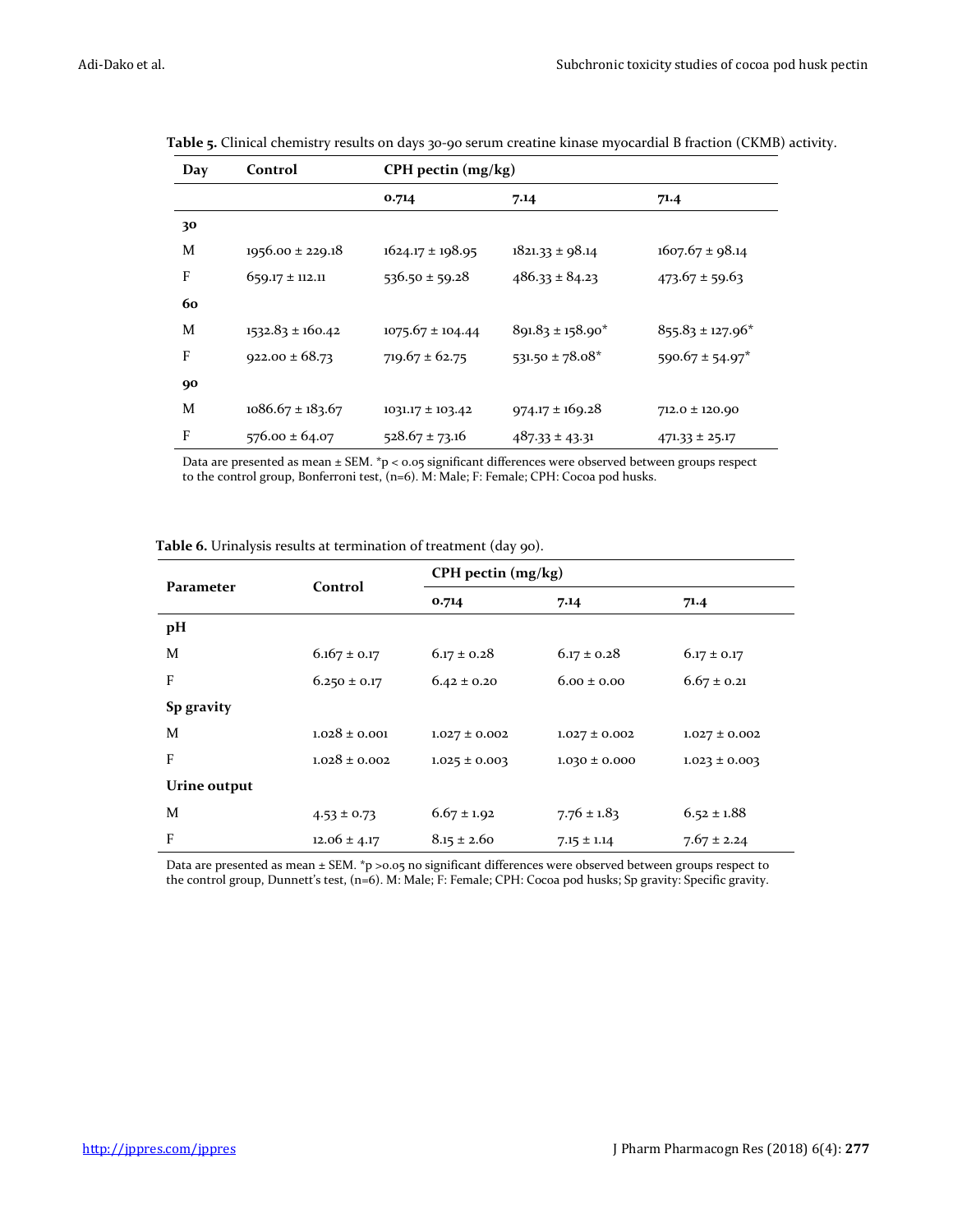| <b>CPH</b> pectin<br>(mg/kg) | Organ               |                     |                   |                  |                   |  |  |
|------------------------------|---------------------|---------------------|-------------------|------------------|-------------------|--|--|
|                              | Kidney              | Spleen              | Heart             | Liver            | Lungs             |  |  |
| o (Control)                  |                     |                     |                   |                  |                   |  |  |
| M                            | $0.586 \pm 0.038$   | $0.171 \pm 0.015$   | $0.272 \pm 0.008$ | $2.94 \pm 0.130$ | $0.600 \pm 0.050$ |  |  |
| F                            | $0.611 \pm 0.017$   | $0.250 \pm 0.011$   | $0.366 \pm 0.021$ | $2.73 \pm 0.090$ | $0.756 \pm 0.029$ |  |  |
| 0.714                        |                     |                     |                   |                  |                   |  |  |
| M                            | $0.582 \pm 0.018$   | $0.177 \pm 0.015$   | $0.278 \pm 0.010$ | $2.78 \pm 0.130$ | $0.600 \pm 0.030$ |  |  |
| F                            | $0.621 \pm 0.016$   | $0.244 \pm 0.019$   | $0.377 \pm 0.017$ | $2.66 \pm 0.064$ | $0.890 \pm 0.032$ |  |  |
| 7.14                         |                     |                     |                   |                  |                   |  |  |
| M                            | $0.600 \pm 0.037$   | $0.175 \pm 0.016$   | $0.283 \pm 0.014$ | $2.94 \pm 0.157$ | $0.597 \pm 0.024$ |  |  |
| F                            | $0.587 \pm 0.014$   | $0.205 \pm 0.008$   | $0.349 \pm 0.014$ | $2.81 \pm 0.068$ | $0.842 \pm 0.074$ |  |  |
| 71.4                         |                     |                     |                   |                  |                   |  |  |
| M                            | $0.596 \pm 0.036$   | $0.185 \pm 0.017$   | $0.293 \pm 0.009$ | $2.95 \pm 0.16$  | $0.606 \pm 0.034$ |  |  |
| F                            | $0.535 \pm 0.014^*$ | $0.177 \pm 0.012^*$ | $0.307 \pm 0.015$ | $2.58 \pm 0.017$ | $0.757 \pm 0.048$ |  |  |

**Table 7.** Percentage organ weight to body weight ratio for rats at termination of treatment (day 90).

Data are presented as mean ± SEM. \*p < 0.05 significant differences were observed between groups respect to the control group, Dunnett's test, (n=6). M: Male; F: Female; CPH: Cocoa pod husks.

Fig. 1 presents sections of lung tissue showing normal alveolar spaces, lined by normal pneumocytes, or alveolar cells, as well as normal bronchioles with projections. There is neither fibrosis nor inflammatory activity. There are normal vessels. Fig. 2 shows sections of tissues from liver with regular hepatocytes radiating from the portal tract, with nuclei. There is neither ballooning nor loss of nuclei, which could progress to fibrosis. There is no ballooning and giant cell formation. Fig. 3 presents sections of tissues from kidney showing regular glomeruli and tubules with their lumen made up of cells with nuclei. The spaces around the glomeruli had no attachment to capsule. Fig. 4 presents photomicrographs of transverse section of normal heart cardiac muscle, showing spindle shaped bodies, with unit cardiomyocytes, with characteristic nuclei and occasional vessels. There is neither fibrosis nor inflammatory activity.

The pentobarbital induced sleeping time, which is indicative of the effect of CPH pectin on microsomal enzymes remained unaltered after the 90 days study  $(p>0.05)$  (Table 8).

| Table 8. Pentobarbital induced sleeping time of Sprague |
|---------------------------------------------------------|
| Dawley rats.                                            |

| <b>CPH</b> pectin | Duration of sleep (min) |                    |  |  |
|-------------------|-------------------------|--------------------|--|--|
| (mg/kg)           | <b>Males</b>            | Females            |  |  |
| o (Control)       | $93.17 \pm 4.19$        | $190.17 \pm 46.50$ |  |  |
| 0.714             | $89.00 \pm 3.34$        | $200.17 \pm 21.50$ |  |  |
| 7.14              | $86.33 \pm 2.90$        | $250.33 \pm 4.98$  |  |  |
| 71.4              | $82.83 \pm 4.13$        | $228.17 \pm 26.82$ |  |  |
| P value           | 0.769                   | 0.465              |  |  |

#### **DISCUSSION**

The use of animal models in pre-clinical toxicity studies, which are predictive of human effects, are necessary to evaluate the safety or otherwise in the development of new pharmaceutical excipients such as CPH pectin.

Food and water intake could indicate an adverse effect of an excipient at an early stage of its development. Water intake is evaluated for any potential effects of the test material, especially on the kidneys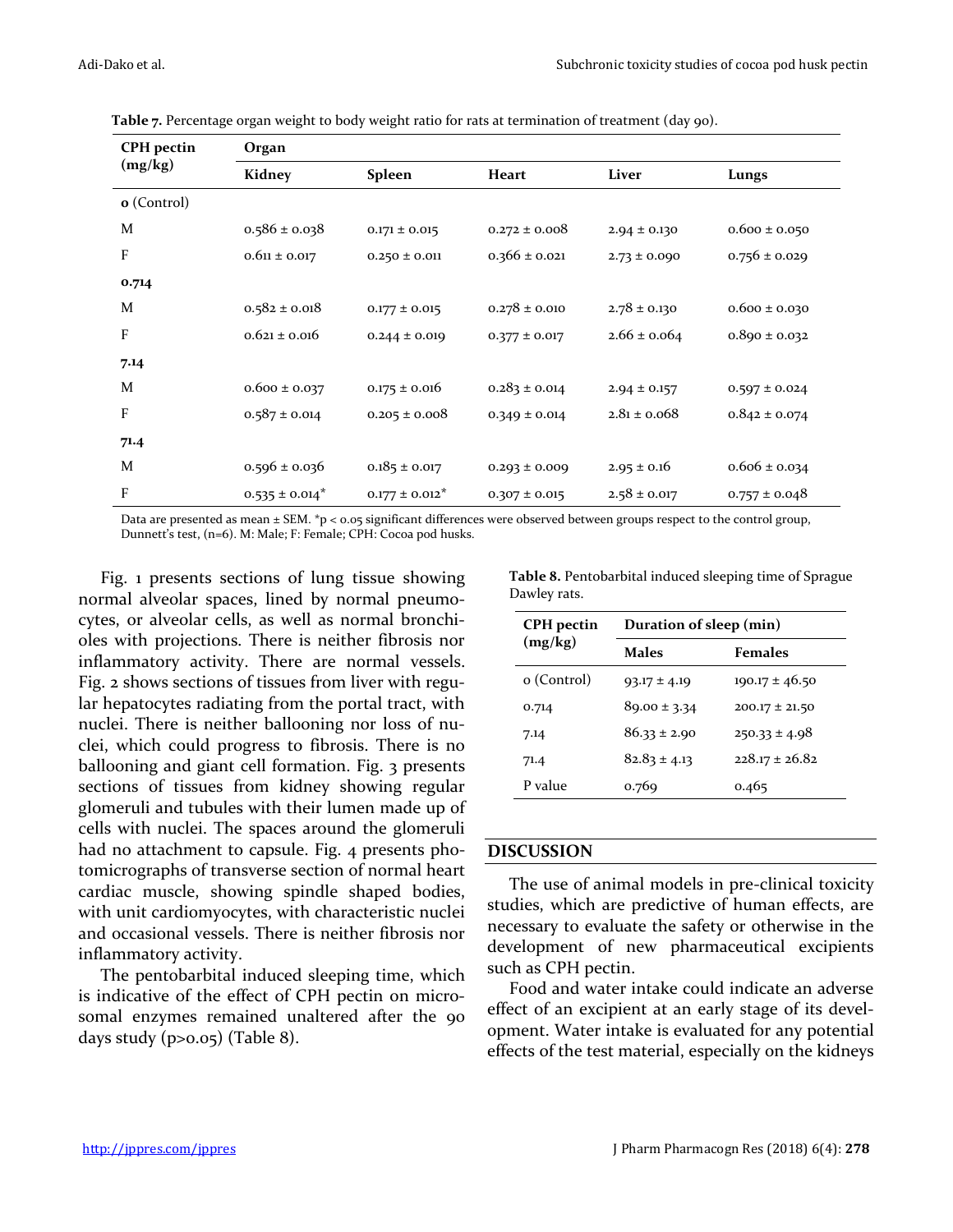(Poole and Leslie, 2009). As indicated earlier, reports of reduced food consumption in some toxicity studies involving copolymer excipients, associated with the swelling capacity has been made (Eisele et al., 2013). CPH pectin with similar swelling, and viscous properties did not elicit any treatment related effects associated with food or water intake with the doses administered.



**D**



Figure 1. Photomicrographs of transverse sections (x400) of lung tissues showing the effects of Control (**A**) and different dose levels of CPH pectin (**B**: 0.714; **C**: 7.14; **D**: 71.4 mg/kg on the histology of the lungs.

B: Bronchiole; BV: Blood vessel; A: Alveolar space.





**D**



Figure 2. Photomicrographs of transverse sections (x400) of liver tissues showing the effects of Control (**A**) and different dose levels of CPH pectin (**B**: 0.714; **C**: 7.14; **D**: 71.4 mg/kg on the histology of the liver.

PV: Portal vein; H: Hepatocytes.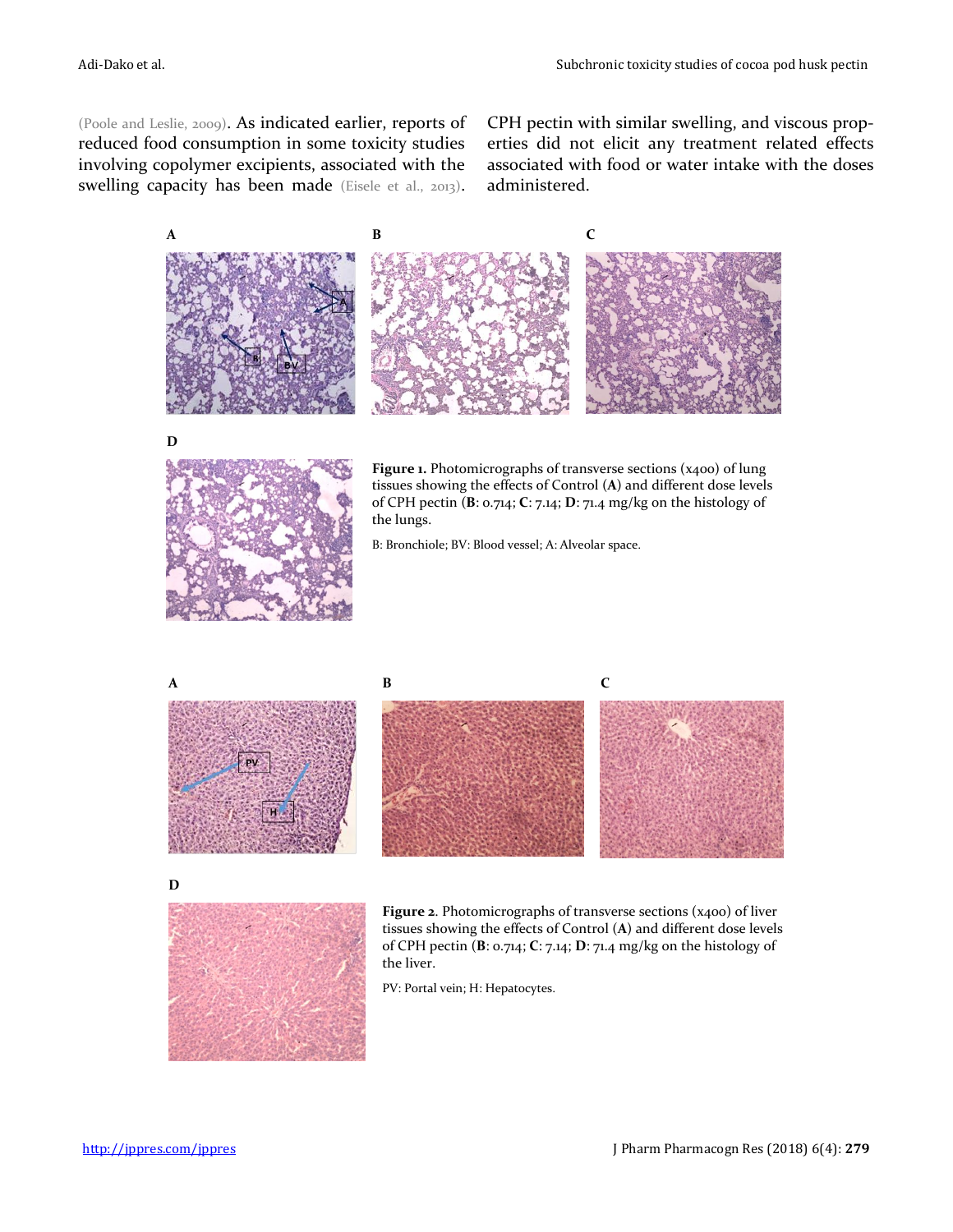

BC: Bowmans capsule; G: Glomeruli.



**D**



Figure 4. Photomicrographs of transverse sections (x400) of heart tissues showing the effects of Control (**A**) and different dose levels of CPH pectin (**B**: 0.714; **C**: 7.14; **D**: 71.4 mg/kg on the histology of the heart.

IC: Intercalated disk; MF: Muscle fiber; N: Nuclei.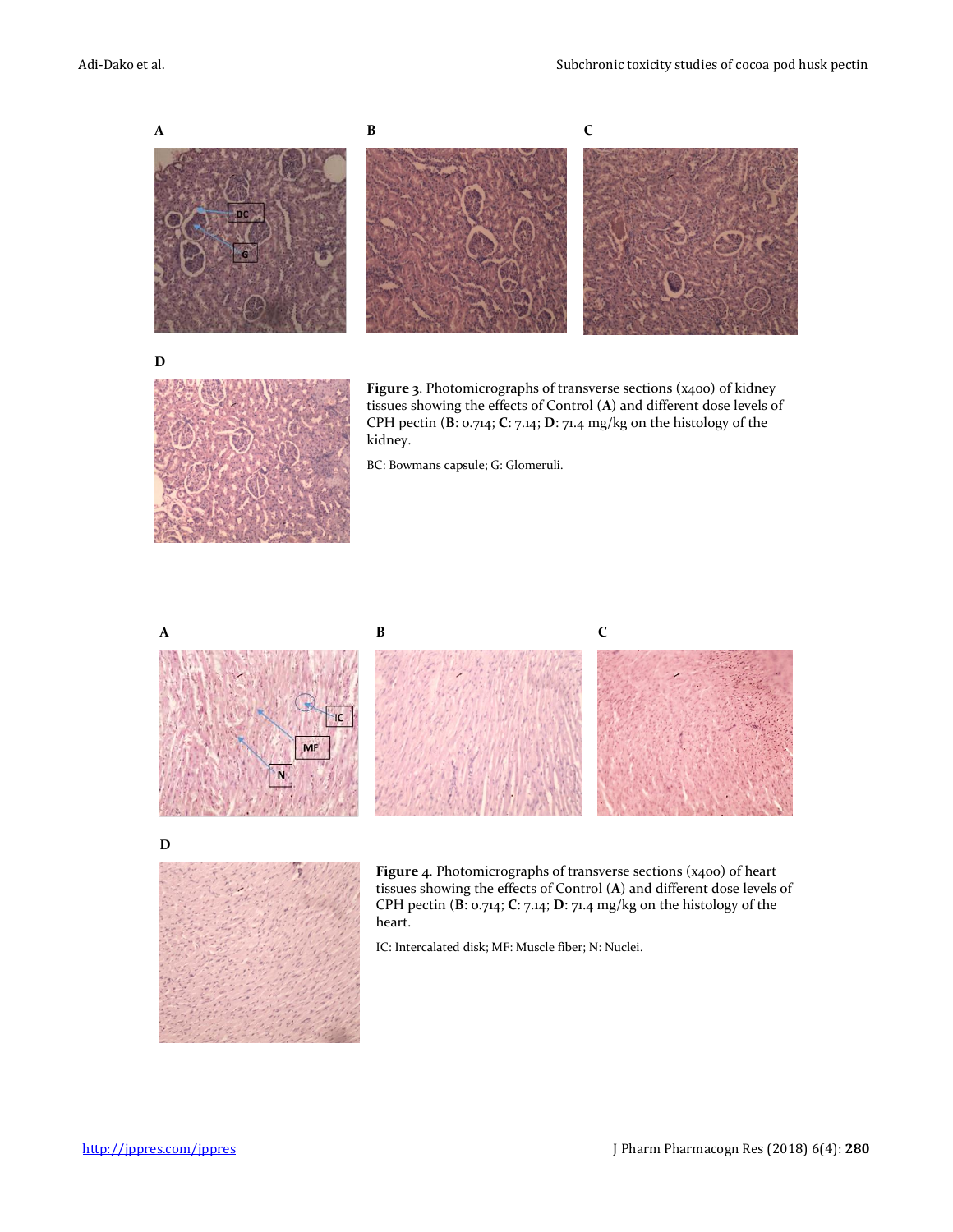Urinalysis, involving an evaluation of renal metabolites and filtrates, conducted in toxicity studies serves as an indirect measure of kidney damage (Afriyie et al., 2013). There were no significant changes observed with glucose, urobilinogen, bilirubin, red blood cells, nitrite, leukocytes, ketones, proteins, urinary pH and specific gravity and urine output when rats were treated with CPH pectin. In the investigation and monitoring of renal function the measurement of plasma creatinine levels is preferred, in addition to urea. Creatinine is more consistently elevated in glomerular disease and a sensitive indicator of overall renal function progress (Salazar, 2014). Generally, urea levels remained unaffected, though there was an isolated significant increase in urea levels associated with the high dose group after the  $90<sup>th</sup>$  day in female rats. However, this was not considered to be toxicologically relevant, there was no dose relationship. Creatinine levels were reduced after the  $90<sup>th</sup>$  day with no dose specific pattern. The renal profile was not adversely affected by the administration of CPH pectin. Previous studies reported that pectin exhibited a therapeutic effect on kidney dysfunction induced by octylphenol exposure resulting in oxidative stress and apoptosis (Koriem et al., 2014).

Hepatocellular damage is observed with elevated activities of ALT and AST and is useful in monitoring patients on drug associated hepatotoxicity. ALP production is increased in response to cholestasis, providing a sensitive indicator of obstructive and space-occupying lesions of the liver (Esani, 2014). There were insignificant reductions in, ALT and ALP activities for all dose levels, with no dose specific pattern, during the 90-day period with CPH pectin administration. There was however a significant increase in serum ALP levels for the medium and high dose groups in female rats after 30 days, with no apparent dose relation. However, this increment was not observed with continuous dosing. The histopathological evaluation of the liver was devoid of any evidence of toxicological relevance. This finding was therefore regarded as spontaneous and of no toxicological significance. AST activity remained unaffected by the administration of CPH pectin.

The CPH pectin extract did not alter total protein and albumin levels, indicating the absence of any disorders with protein synthesis. There was no indication of hepatocellular injury and the findings show no evidence of obstructive jaundice or cholestatic liver disease. Serum activity of creatinine kinase-MB is an indirect biochemical marker of the integrity of cardiac muscle (Baird et al., 2012). A significant concentration of CKMB isoenzyme is found almost exclusively in the myocardium, and the appearance of elevated CKMB activity in serum is highly specific and sensitive for myocardial cell wall injury (Baird et al., 2012). Remarkable reductions in CKMB activity associated with the medium and high dose groups of both male and female rats, after day 60 was observed. This suggests a possible cardioprotective effect, indicative of the absence of cardiac muscle damage. Cardioprotective effects of cocoa have been widely studied (Aprotosoaie et al., 2016). This effect of cocoa pod husk pectin requires further investigation.

Dosing of laboratory animals with various doses of a new drug for a period of time together with histopathological examination of the tissues has withstood the test of time. Hence the evaluation of pathological changes induced in laboratory animals by test compounds is the cornerstone of their safety assessment (Greaves, 2011).

Histopathology reports of some excipients, useful for oral drug formulation have elicited treatment-related incidence of hepatocellular injury after repeated oral dose toxicity studies (Weber et al., 2012). The sections showed features consistent with normal tissue from liver, lung, heart and kidney. There was no treatment or dose-related microscopic pathological changes after administration of CPH pectin.

Moreover, wet organ weight can be the most sensitive indicator of an effect of an experimental compound. Preclinical toxicity experiments involve a comparison of organ weights in treated and untreated animals as a prediction of organ specific toxicity (Wolfsegger et al., 2009). The organ to body weight ratio (%) for the heart, liver, kidney, lungs and spleen was unaffected in the male SDRs. Generally, wet organ weights remained unaltered after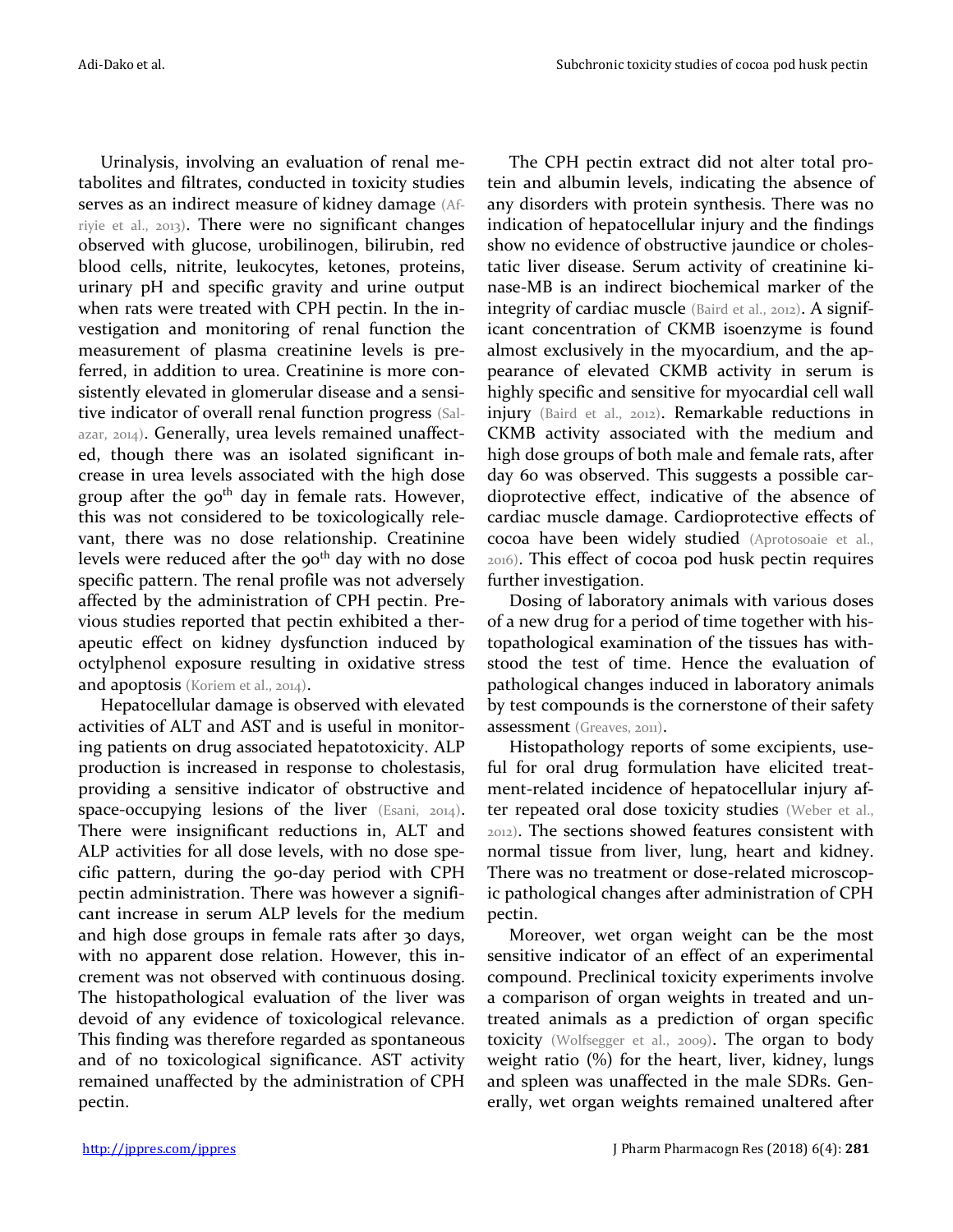the 90-day study, except for the kidney and spleen of the female high dose group, which would require further investigation. Organ weight data is usually interpreted in an integrated manner, with the gross pathology, clinical pathology and histopathology findings (Sellers et al., 2007). This observation was not considered to be of any toxicological significance as the changes were not associated with the findings of biochemical, gross and clinical pathology and histopathological examination of the spleen and kidney. There was no evidence of cell proliferation or damage associated with treatment.

Drug metabolism by the cytochrome P450 system plays a role in many drug-drug interactions. A prediction of drug interaction is done by the identification of P450 isozymes and some of the drugs that share them. Information about the effects of certain drugs on enzyme-mediated biotransformation has led to the identification of enzyme inducers and inhibitors. Test materials that cause CYP450 metabolic drug interactions are referred to as either inhibitors or inducers. Inhibitors usually block the metabolic activity of one or more CYP450 enzymes. The extent to which an inhibitor affects the metabolism of a drug depends upon factors such as the dose and the ability of the inhibitor to bind to the enzyme. Inducers increase CYP450 enzyme activity by increasing enzyme synthesis (Lynch, 2007). It is reported that the effects of pre-treatment of rats with phenobarbital shortened their sleeping time due to the quantitative increase in liver microsomal enzyme activity, resulting in accelerated drug disposition. Alternatively, a prolonged effect would be observed by the administration of compounds that had an inhibitory effect on the same enzyme systems. The pentobarbital sleeping time is used as an evaluation of the influence of CPH pectin on liver microsomal enzyme activity (Quaye et al., 2017).

There have been reports of hepatocellular and thyroid injury associated with repeated high doses of oral excipients, resulting from hepatic microsomal enzyme induction (Weber et al., 2012). With respect to CPH pectin, there were no significant differences between the control and treated groups for the duration of sleeping time. Consequently, there was no effect on the microsomal enzymes and no potential for drug interactions.

Previous reports have indicated that the complex nature of excipients of natural origin, and their inherent biological variations, warranting the investigation of their safety and quality (Park et al., 2010). However, biological activity of biopolymer excipients like chitosan, exhibited in its hemostatic action and macrophage activation has been exploited in biomedical and wound healing applications (Baldrick, 2010). Although CPH pectin has potential biological activity such as lowering of cholesterol (Brouns et al., 2012), the polymer was also devoid of any adverse effects on food and water intake, biochemical and histopathological parameters evaluated. Pectin is associated with negligible absorption in the gastrointestinal tract and can be too complex to be absorbed (Naqash et al., 2017), suggesting an enhanced safety margin for oral administration.

#### **CONCLUSIONS**

There were no treatment related effects on urinalysis, biochemical markers, target organs, food and water intake, wet organ weight, and no abnormal histopathological findings. The duration of treatment with CPH pectin showed no adverse effect on the various parameters. These findings suggest that the safety of CPH pectin in pharmaceutical formulation, in the oral doses administered and under the experimental conditions, for long-term continuous administration is assured.

#### **CONFLICT OF INTEREST**

The authors declare no conflict of interest.

#### **ACKNOWLEDGMENT**

The authors gratefully acknowledge the University of Ghana Office of Research and Innovation (ORID) for a Faculty Development Grant UGFD/6/2011-2012/008 to OAD for this research.

#### **REFERENCES**

- Abdellah A, Noordin MI, Ismail WAW (2015) Importance and globalization status of good manufacturing practice (GMP) requirements for pharmaceutical excipients. Saudi Pharm J  $23(1): 9-13.$
- Adi-Dako O, Ofori-Kwakye K, Boakye-Gyasi ME, Oppong Bekoe S, Okyem S (2017) *In vitro* evaluation of cocoa pod husk pectin as a carrier for chronodelivery of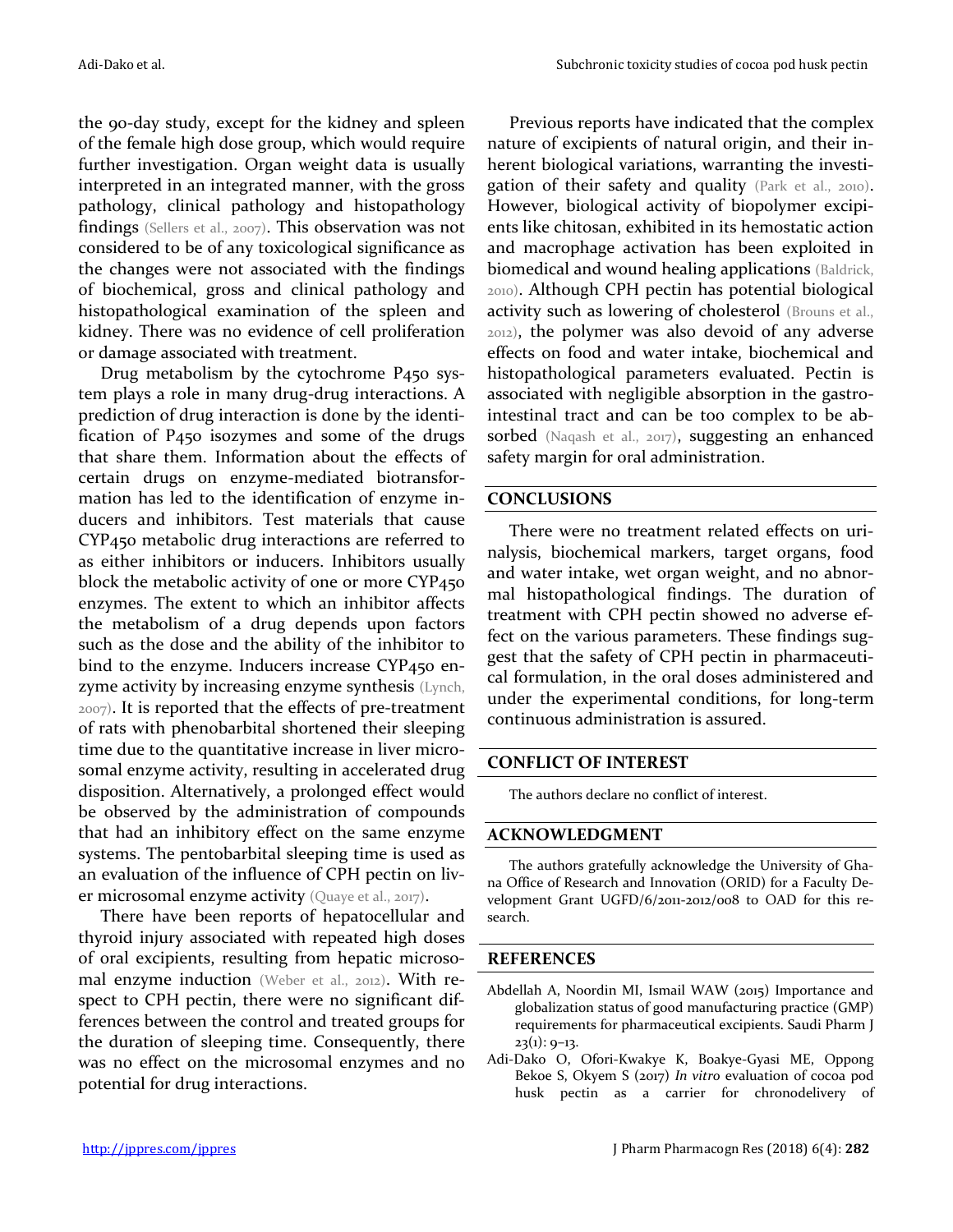hydrocortisone intended for adrenal insufficiency. J Drug Deliv 2017: Article ID 8284025.

- Adi-Dako O, Ofori-Kwakye K, Frimpong Manso S, Boakye-Gyasi ME, Sasu C, Pobee M (2016) Physicochemical and antimicrobial properties of cocoa pod husk pectin intended as a versatile pharmaceutical excipient and nutraceutical. J Pharm 2016: Article ID 7608693.
- Afriyie DK, Asare GA, Bugyei K, Asiedu-Gyekye I, Gyan BA, Adjei S, Nyarko AK (2013) Anti-atherogenic and antiischemic potentials of *Croton membranaceus* observed during sub-chronic toxicity studies. Pharmacogn Res 5(1): 10–16.
- Al-Gayyar MM, Hassan HM, Alyoussef A, Abbas A, Darweish MM, El-Hawwary AA (2016) *Nigella sativa* oil attenuates chronic nephrotoxicity induced by oral sodium nitrite: Effects on tissue fibrosis and apoptosis. Redox Rep  $21(2)$ : 50–60.
- Amoateng P, Adjei S, Osei-Safo D, Ahedor B, Mahmood SA, N'guessan BB, Asiedu-Gyekye IJ, Nyarko AK (2016) Longterm continuous administration of a hydro-ethanolic extract of *Synedrella nodiflora* (L) Gaertn in male Sprague-Dawley rats: biochemical, haematological and histopathological changes. Ghana Med J 50: 163-171.
- Aprotosoaie AC, Luca SV, Miron A (2016) Flavor chemistry of cocoa and cocoa products - an overview. Compr Rev Food Sci Food Saf 15(1): 73–91.
- Baird MF, Graham SM, Baker JS, Bickerstaff GF (2012) Creatinekinase-and exercise-related muscle damage implications for muscle performance and recovery. J Nutr Metab 2012: Article ID 960363.
- Baldrick P (2010) The safety of chitosan as a pharmaceutical excipient. Regul Toxicol Pharmacol 56(3): 290–299.
- Brouns F, Theuwissen E, Adam A, Bell M, Berger A, Mensink R (2012) Cholesterol-lowering properties of different pectin types in mildly hyper-cholesterolemic men and women. Eur J Clin Nutr 66(5): 591–599.
- Chan S-Y, Choo W-S (2013) Effect of extraction conditions on the yield and chemical properties of pectin from cocoa husks. Food Chem 141(4): 3752–3758.
- CNR Council National Research (2010) Guide for the care and use of laboratory animals (National Academies Press).
- Eisele J, Haynes G, Kreuzer K, Rosamilia T (2013) Characterisation and toxicological assessment of neutral methacrylate copolymer for GRAS evaluation. Regul Toxicol Pharmacol 67(3): 392–408.
- Esani MA (2014) The physiological sources of clinical significance of and laboratory-testing methods for determining enzyme levels. Lab Med 45: e16–e18.
- Greaves P (2011) Histopathology of preclinical toxicity studies: interpretation and relevance in drug safety evaluation: Academic Press.
- Hamman J, Steenekamp J (2012) Excipients with specialized functions for effective drug delivery. Expert Opin Drug Deliv 9: 219–230.
- Heer D, Swami G (2013) Novel excipients as different polymers: a review. J Drug Deliv Ther  $3(4)$ : 202-207.
- Helal EG, Mustafa MA, El-Sayed RA, El-Gamal MS (2017) Adverse effects of two kinds of food additive mixtures (flavor enhancer, food preservative or food coloring agent)

on physiological parameters in young male albino rats. Egypt J Hosp Med  $67(1)$ : 344–351.

- Hock FJ (2013) Status of safety pharmacology and present guidelines. In. Drug discovery and evaluation: Safety and Pharmacokinetic Assays (Springer).
- Karolewicz B (2016) A review of polymers as multifunctional excipients in drug dosage form technology. Saudi Pharm J 24(5): 525–536.
- Koriem KMM, Arbid MS, Emam KR (2014) Therapeutic effect of pectin on octylphenol induced kidney dysfunction, oxidative stress and apoptosis in rats. Environ Toxicol Pharmacol 38(1): 14-23.
- Liu C, Jin H, Yu B, Wei J, Wang A (2017) A 90-day repeat-dose oral toxicity study of yonkenafil hydrochloride in Beagle dogs. J Biomed Sci 6(3): 23.
- Lynch T (2007) Sort: key recommendations for practice. Am Fam Physician  $76(3)$ : 391-396.
- Naqash F, Masoodi FA, Rather SA, Wani SM, Gani A (2017) Emerging concepts in the nutraceutical and functional properties of pectin—A review. Carbohydr Polym 168: 227– 239.
- Ogaji IJ, Nep EI, Audu-Peter JD (2012) Advances in natural polymers as pharmaceutical excipients. Pharm Anal Acta  $3(1): 1-16.$
- Park M-Y, Choi H-Y, Kim J-D, Lee H-S, Ku S-K (2010) 28 Days repeated oral dose toxicity test of aqueous extracts of mahwangyounpae-tang, a polyherbal formula. Food Chem Toxicol 48(8): 2477–2482.
- Pilcer G, Amighi K (2010) Formulation strategy and use of excipients in pulmonary drug delivery. Intern J Pharm 392(1-2): 1–19.
- Poole A, Leslie GB (2009) A practical approach to toxicological investigations: Cambridge University Press.
- Quaye O, Cramer P, Ofosuhene M, Okine L KN, Nyarko AK (2017) Acute and subchronic toxicity studies of aqueous extract of *Desmodium adscendens* (Sw) DC. J Evid Based Complementary Altern Med 22(4):753–759.
- Salazar JH (2014) Overview of urea and creatinine. Lab Med 45: e19–e20.
- Sellers RS, Mortan D, Bindu M, Roome N, Johnson JK, Yano BL, Perry R, Schafer K (2007) Society of toxicologic pathology position paper: organ weight recommendations for toxicology studies. Toxicol Pathol 35: 751–755.
- Souza A, Santos D, Fonseca S, Medeiros M, Batista L, Turner M, Coelho H (2014) Toxic excipients in medications for neonates in Brazil. Eur J Pediatr 173(7): 935–945.
- Sriamornsak P (2011) Application of pectin in oral drug delivery. Expert Op Drug Deliv 8(8): 1009–1023.
- Vriesmann LC, de Mello Castanho Amboni RD, de Oliveira Petkowicz CL (2011) Cacao pod husks *(Theobroma cacao* L.): Composition and hot-water-soluble pectins. Ind Crops Prod 34(1): 1173–1181.
- Weber S, Halm S, Du Vall M, Whitney K, Blaich G, Bury D (2012) N-vinylpyrrolidone dimer (VPD), a novel excipient for oral drugs: Repeat-dose oral toxicity in Sprague– Dawley rats. Toxicol Lett 210(3): 324–331.
- Wolfsegger MJ, Jaki T, Dietrich B, Kunzler JA, Barker K (2009) A note on statistical analysis of organ weights in nonclinical toxicological studies. Toxicol Appl Pharmacol